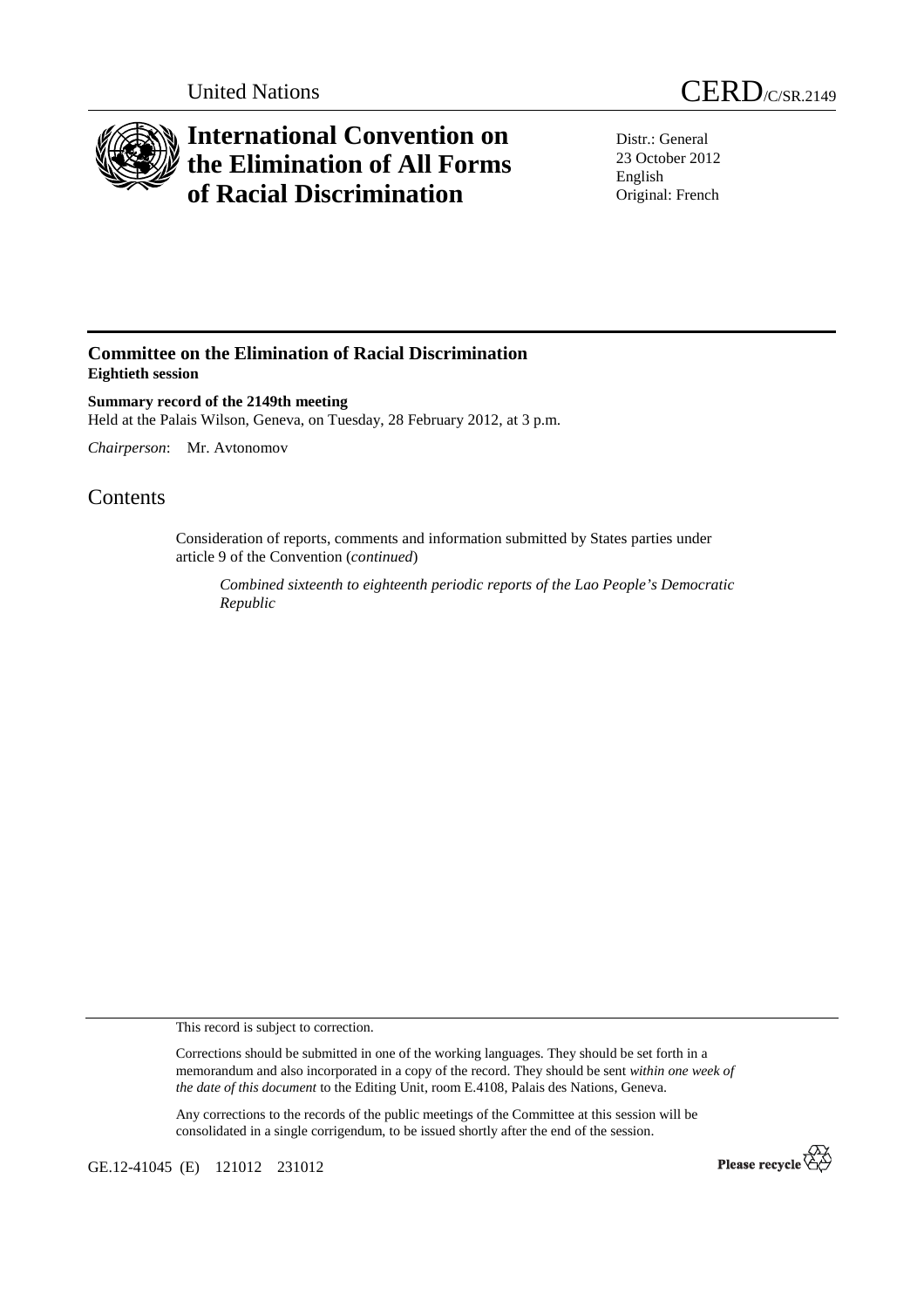*The meeting was called to order at 3 p.m.* 

## **Consideration of reports, comments and information submitted by States parties under article 9 of the Convention** (*continued*)

*Combined sixteenth to eighteenth periodic reports of the Lao People's Democratic Republic* (CERD/C/LAO/16-18; CERD/C/LAO/Q/16-18; HRI/CORE/LAO/2011)

1. *At the invitation of the Chairperson, the delegation of the Lao People's Democratic Republic took places at the Committee table*.

2. **Mr. Yiapaoheu** (Lao People's Democratic Republic) said that the report under consideration should have been submitted in 2009, but the country had lacked the financial and human resources to meet that obligation within the allotted time frame. A national committee chaired by the Minister of Justice and composed of representatives of the relevant institutions had been tasked with drafting the report, which had been completed in 2010 and submitted to the Government in early 2011. The latter had then approved it and transmitted it to the Committee for consideration. The report answered the concerns raised by the Committee during the consideration of the previous report in 2005. The concluding observations that the Committee had adopted at the time had been translated into Lao and disseminated at the national, provincial and local levels, and most of the Committee's recommendations had been, or were being, implemented.

3. The Lao Constitution and legislation prohibited racial discrimination and guaranteed equality before the law without distinction based on race or ethnicity. All Lao citizens had the right to equal treatment before the courts and other organs administering justice, in accordance with the Constitution, the Law on the People's Court Act and the Civil Procedure Law. There were no restrictions or obstacles to the freedom of movement and residence of the multi-ethnic Lao people. The Government had adopted a rural development policy that focused on eliminating poverty and reducing economic disparities. It was also implementing a policy with a view to encouraging nomadic populations in mountainous or remote areas to settle in villages with infrastructure such as schools, hospitals and roads. Efforts were also being made to foster a better standard of living for the smaller ethnic groups through sustainable improvement of their livelihoods. The establishment of development villages and clusters of such villages, a key element of Government poverty reduction programmes, was contributing to ending the environmentally unfriendly practice of slash-and-burn cultivation. The relocation policy had yielded positive results: 679 projects had been implemented with national financing and international aid. The Government, through the National Growth and Poverty Eradication Strategy, supported the development of remote mountainous regions in order to improve the living conditions of smaller ethnic groups, including the Hmong. Development programmes were under way in 64 zones to establish model towns in rural areas.

4. The Nationality Act stipulated that all Lao people held Lao citizenship, regardless of their ethnicity. It also provided for the reduction of statelessness by improving the procedures for acquiring Lao nationality and granted equal rights to mothers and fathers regarding transmission of their nationality to their children, irrespective of how they had obtained their Lao citizenship. The Family Act, which guaranteed the right to marry, did not prohibit inter-ethnic marriages. Children of inter-ethnic marriages could choose to identify as belonging to either their mother's or their father's ethnic group. Both the Constitution and the laws guaranteed the right to individual and collective ownership. The Government attached importance to land titling, and the National Land Administration had implemented a project in that connection to ensure that all Lao citizens had the right to own land. There was no discrimination on grounds of race or ethnic origin in the official certification of land ownership. Although the Inheritance Act guaranteed the right to inherit, custom inheritance traditions varied from one ethnic group to another and tended to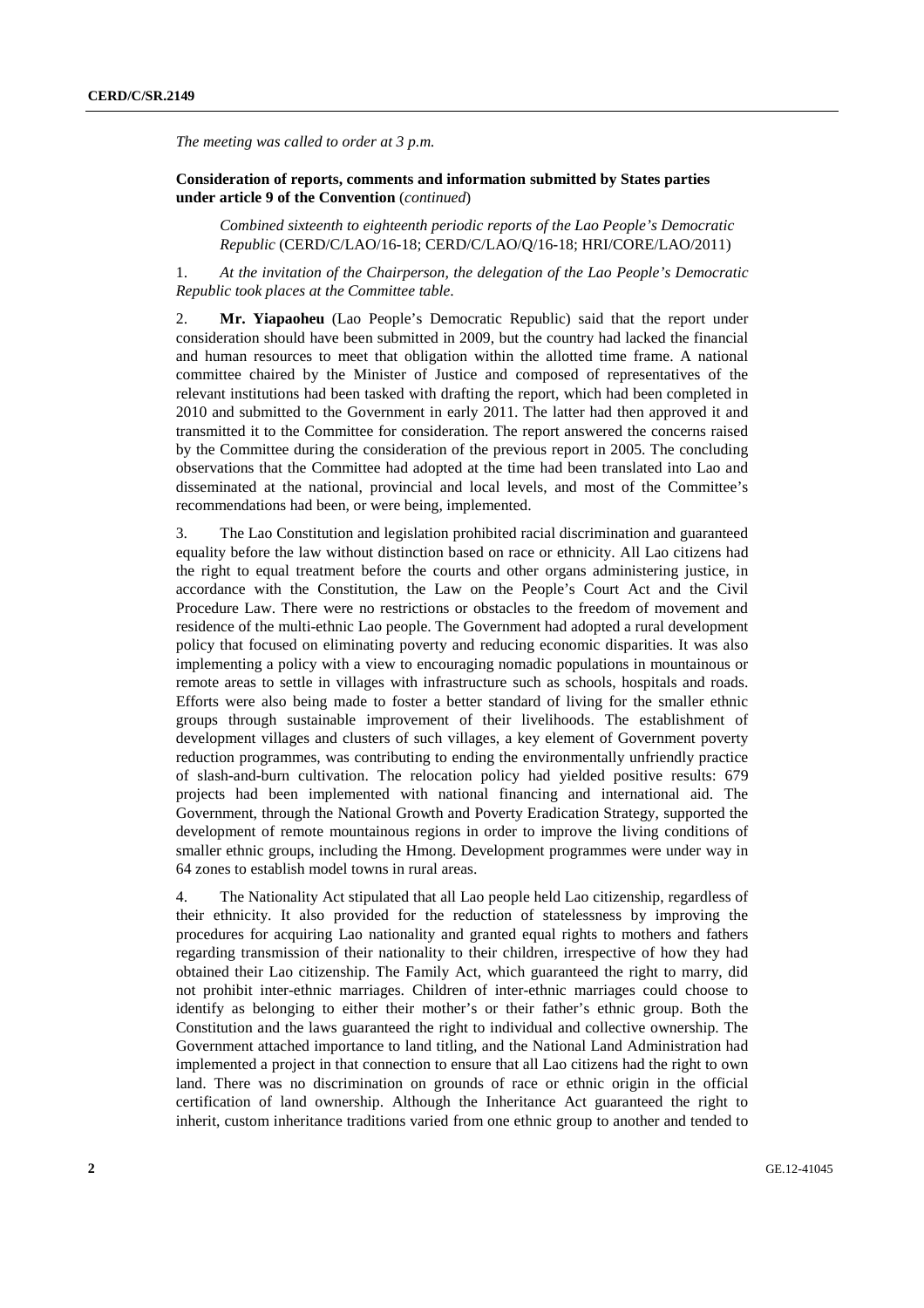favour men. With a view to remedying the problem, the Government had launched a policy to promote gender equality, focusing on education and awareness-raising among the population.

5. As to economic, social and cultural rights, the Government paid particular attention to job creation to improve the living conditions of the multi-ethnic peoples of Laos. In most major development and investment projects, especially in the provinces, members of smaller ethnic groups were given priority in employment. For example, 91 per cent of employees of the Xepone mining project were Lao, 60 per cent of them members of smaller ethnic groups. Under the Development and Protection of Women Act, forcing a woman to give birth in the forest or a remote place and hurting women or children for superstitious or other motives was prohibited. The Government's mother-and-child health policy for 2011– 2015 was still in effect.

6. The Constitution guaranteed the right to education without distinction on grounds of race or ethnic origin, and mandated the State to foster the conditions for universal access to quality education, in particular by people in remote areas, members of ethnic groups, women and underprivileged children. In 2008, the Government had set up an inclusive education centre responsible for implementing education policies and, in 2010, had issued a decree on the National Strategy on Inclusive Education, to facilitate high-quality education for all ethnic groups in remote areas through the building of primary and secondary schools, and Government scholarships, inter alia. Pursuant to the Constitution, all ethnic groups had the right to protect, preserve and promote their customs and culture. The Government paid particular attention to protecting the national culture by promoting ethnic cultural traditions. The multi-ethnic people of Laos had the right to participate in the cultural life of the country without any discrimination as to race or ethnic origin. The Lao People's Democratic Republic had no laws denying any ethnic group access to public places and services, which were open to all without discrimination. The Government had taken steps in the education sector to increase awareness of human rights instruments, including the International Convention on the Elimination of All Forms of Racial Discrimination. The country's multi-ethnic nature and its various ethnic customs and traditions were reflected in the primary and secondary curriculum. The aim of the education policy was to promote respect and harmony among all ethnic groups and preserve their cultures and traditions. The media were a key player in ensuring non-discrimination and in disseminating among all ethnic groups, especially those living in remote or mountainous areas, information on the international instruments to which the country was a party. Information on human rights was also disseminated through local and national workshops and seminars. The Lao People's Democratic Republic comprised 49 ethnic groups classified under 4 ethnolinguistic groups. The Government guaranteed equality and non-discrimination among all ethnic groups and upheld the principle of equality before the law.

7. The Government had put in place socioeconomic development strategies and plans which had enabled the economic growth rate to average 7 per cent annually, and per capita income to reach \$1,050 in 2010, compared to under \$100 in 1970. The poverty rate had fallen from 49 per cent in 1990 to approximately 25 per cent in 2009. The objective of the seventh National Socioeconomic Development Plan (2011–2015) was to meet by 2015 the Millennium Development Goals of eradicating poverty, reducing inequalities between urban and rural populations and placing ethnic groups at the heart of development efforts, making them both participants and beneficiaries. Of the 132 members of the National Assembly, 25 per cent were from minority ethno-linguistic groups and its president was a Hmong woman. The Lao Front for National Construction was responsible for promoting non-discrimination and equality among ethnic groups and encouraging their participation in national development. Representatives of ethnic groups increasingly occupied key positions in the Lao People's Revolutionary Party, the National Assembly, Government and the judiciary.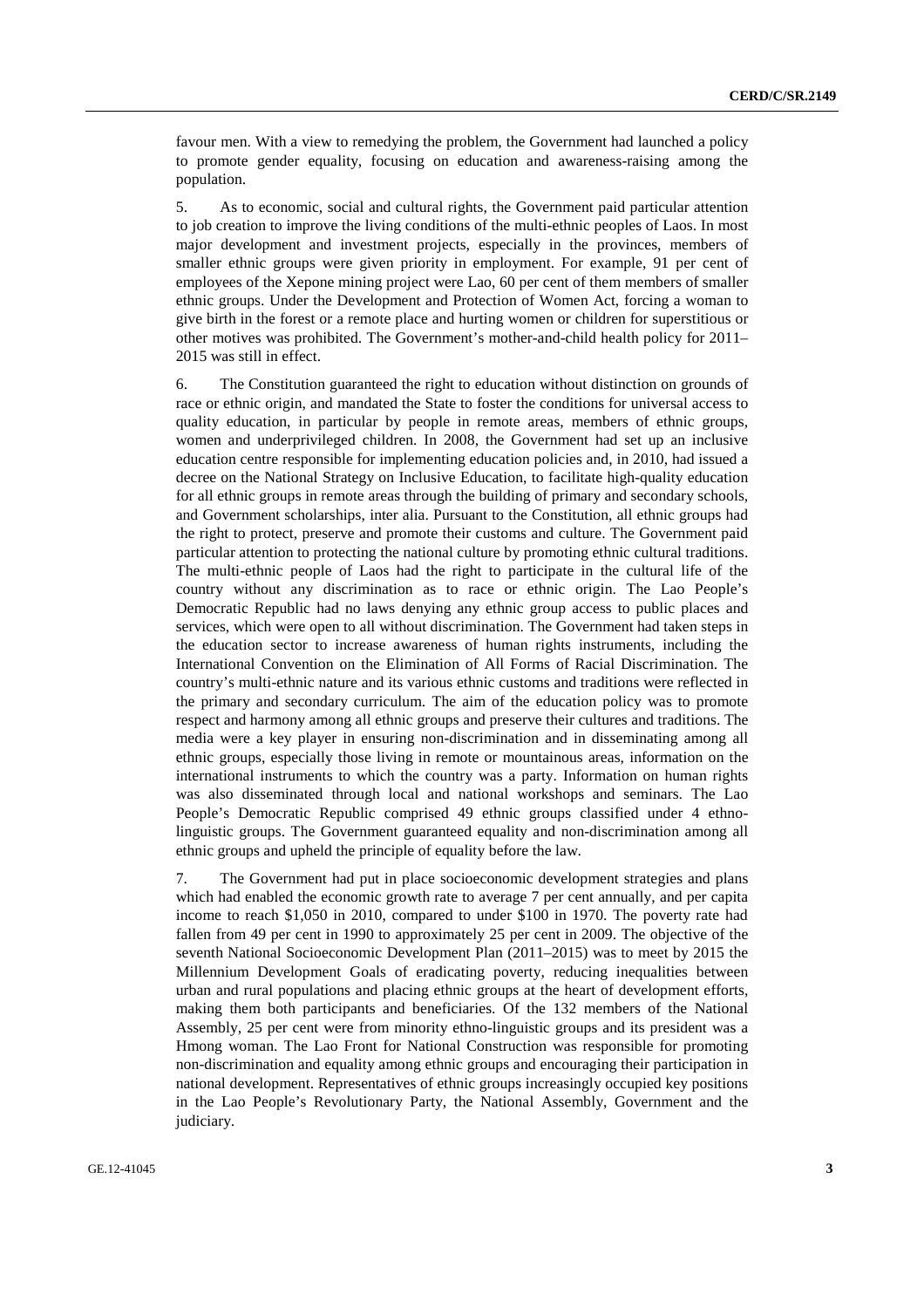8. In 2009, the Government had adopted the Legal Sector Master Plan with a view to instituting the rule of law by 2020 and strengthening the independence of the judiciary. In that reform, the Ministry of Justice would give special consideration to ethnic customary rules and informal justice system.

9. Allegations of ill-treatment and discrimination towards certain ethnic groups, especially the Hmong, were unfounded and were spread by ill-intentioned groups seeking to tarnish the country's image.

10. **Mr. de Gouttes** (Country Rapporteur) recalled that the Committee had adopted several decisions on early warning mechanisms and urgent action procedures, partly in the light of information concerning the persistence of ill-treatment towards the Hmong ethnic minority. The Lao People's Democratic Republic's population of 6,440,000 inhabitants was ethnically very diverse, comprising 49 ethnic groups categorized under 4 main ethnolinguistic groups, the Lao-Thai being the largest. The population was 67 per cent Buddhist and 20 per cent animistic, but also included Christians, Baha'i and Muslims. The country's main problems were the integration of ethnic peoples from rural and mountainous areas, and policies of displacement and relocation of those populations, particularly the Hmong minority. During the universal periodic review the Lao Government had insisted that there were no "indigenous" or "minority" ethnic groups in the country. Could the delegation comment and supply additional information on the living conditions of Hmong in shelters and transit camps.

11. Given that the Lao Criminal Code and the 2006 Complaints Act did not meet all the requirements under article 4 of the Convention, he wished to know whether the State party intended to make the reforms needed to comply with that article. Regarding the protection of human rights, he was concerned about freedom of expression, religion and the press; corruption; and the detention conditions of political prisoners and drug addicts. He also wished to know whether the State party considered establishing a national human rights institution in line with the Paris Principles and making the declaration under article 14 of the Convention. He would be interested to learn which civil society organizations had been consulted during the preparation of the report and how far their comments had been heeded. Observed that the definition of racial discrimination in domestic legislation remained inadequate, he recalled that in 2005 the Committee had recommended that the State party adopt a definition that included the elements of article 1 of the Convention. Since the Lao People's Democratic Republic had a dual system, in which international instruments were not directly applicable, he wondered whether the courts, especially the people's courts, could invoke the State party's treaty obligations even before they had been incorporated into domestic law. While the Criminal Code contained two provisions on ethnic discrimination, they did not fully comply with article 4 of the Convention. Moreover, the article of the Criminal Code that defined aggravating circumstances for criminal liability did not include race. Could the delegation comment on the gaps in Lao legislation and say whether interested ethnic peoples and groups were consulted prior to actions to eradicate poppy cultivation and relocation and settlement operations, and what problems had occurred in that connection? He would like to know how many representatives of small ethnic groups had jointed the Party and other State agencies. Since Lao was the working language of the courts and that non-Lao speakers make statements in their mother tongue, he wished to know how interpretation was organized and if it was free for less well-off defendants.

12. Regarding the allegations of rape and abuse of Hmong women by members of the Lao People's Army in 2004, the State party claimed that the investigation had failed to uncover any evidence and that incident had been a complete fabrication. He would like further information on the investigation process, who the impartial investigators were and how they had been appointed, as well as additional information on NGO allegations of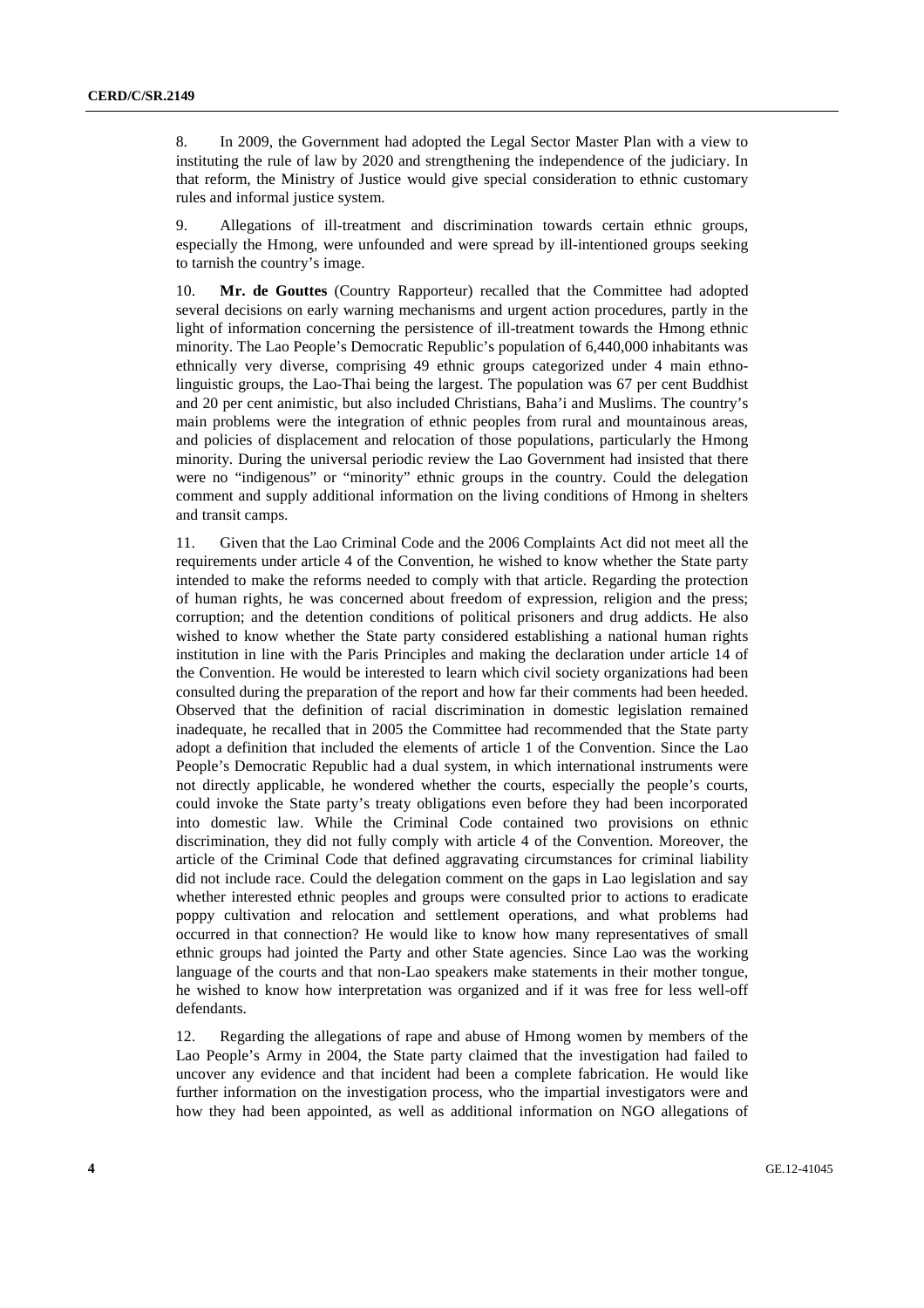arbitrary arrests, ill-treatment and lack of health care suffered by Hmong detainees, and political prisoners, among others. He wondered if the Government considered how relocation policies targeting populations of remote, mountainous areas might affect the families concerned. Had the populations concerned been consulted prior to the implementation of mining and hydroelectric projects, and had they benefited in any way? He requested concrete examples of cases where the media were banned from damaging national interests, traditional cultures or the dignity of the Lao people.

13. He wished to know how the State party had followed up the recommendations of the Special Rapporteur on freedom of religion or belief, Ms. Asma Jahangir, following her visit to the country in 2009, and would like an update on the strategic plan for the public health sector (2000–2020) and the project mentioned in paragraphs 73 and 74 of the periodic report to include more medical personnel from small ethnic groups in training programmes. Since the data on education in the report dated back to 2005, he would be interested to learn the current enrolment and literacy rates and to have additional information on the Government's special policy to support education of smaller ethnic groups and inhabitants of remote areas. He would like clarifications on article 22 of the 2003 Constitution which stated that the State was responsible for implementing compulsory primary education in order to mould model citizens with revolutionary competence, knowledge and abilities.

14. He wished to know the number and type of cases brought before the Ethnic Affairs Committee of the National Assembly and how they had dealt with them; what role the mediation units (paragraph 97 of the report) established in 1997 had played in settling village disputes between ethnic groups; and why no racial or ethnic disputes had been taken to court, despite of the country's considerable ethnic diversity. A lack of complaints of racial discrimination was not always a positive sign and often reflected ineffective available remedies, victims' inadequate awareness of their rights, the fear of social censure or reprisals, the complexity of proving discrimination on grounds of race or ethnic origin or even a lack of trust in the police and judicial authorities. The delegation might indicate the measures to disseminate the content of the Convention, periodic reports submitted under the Convention, and the Committee's concluding observations and recommendations, as well as the training on human rights and inter-ethnic or interracial harmony for schoolchildren, students and Government officials who implemented the law, such as law enforcement personnel, the military, judges and other legal professionals, prison staff, health-care professionals and other social workers.

15. **Mr. Diaconu** said that article 66 of the Criminal Code, which stipulated that any person dividing or causing resentment between ethnic groups and social strata with the intention of undermining national solidarity could be imprisoned, did not prohibit racial discrimination the same way as article 4 of the Convention, since it targeted only certain types of offences. The State party should therefore pass legislation prohibiting discrimination in all areas. He asked if students at the ethnic primary and secondary schools established in all the provinces were instructed in both their mother tongue and the country's official language, and how the State party preserved and promoted ethnic groups' culture, traditions and customs. He also wished to know whether there were any environmental impact studies before certain development projects were launched.

16. **Mr. Murillo Martínez** asked why there was such a discrepancy between the Lao population's 85 per cent literacy rate and the Lue's 76 per cent, and noted that there was an even greater gap in higher education enrolment between those two groups. He wished to know whether the ethnic schools and boarding schools mentioned in paragraph 11 of the report was part of the broader intercultural education project, and what budget was allocated to the 2006 national plan for economic and social development intended to benefit small ethnic groups in rural mountainous areas. It would be interesting to know if national census statistics actually reflected the country's demographic composition, given that most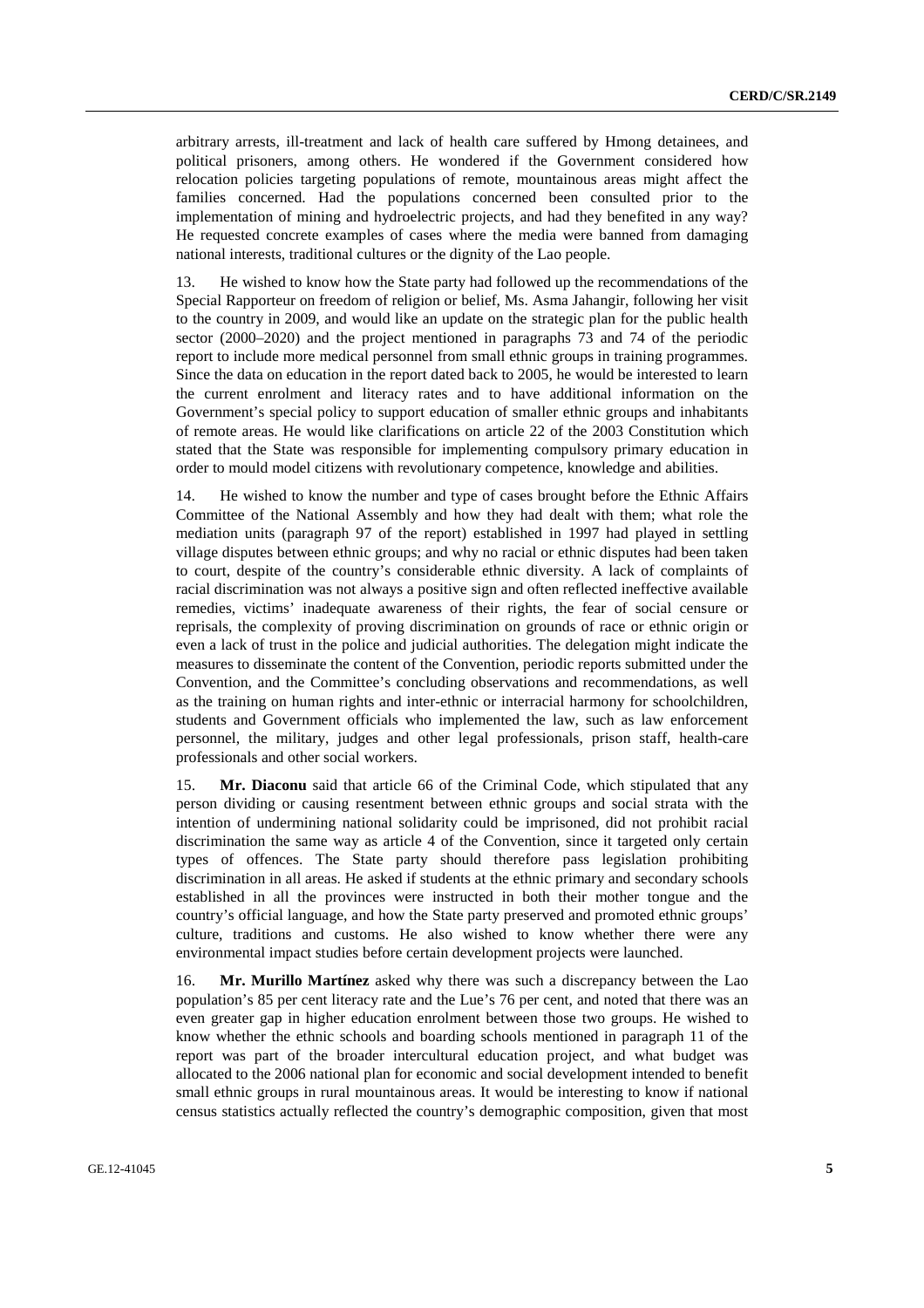of the population did not openly identify themselves as belonging to any specific population group. He would also like confirmation that the number of Hmong had really decreased from 400,000 in 1975 to 100,000 and, similarly, whether minority ethnic groups might progressively shrink and even disappear. He wondered if the State party had consulted the interested ethnic groups prior to carrying out its policy to resettle populations of mountainous areas in villages with adequate infrastructure.

17. **Ms. Dah** asked whether civil society had participated in the preparation of the report and if the State party's failure to recognize any specific ethnic minorities or indigenous peoples was its way of placing all ethnic groups on an equal footing. She also wished to know the status of foreigners in the country, in particular whether they were migrant workers, asylum seekers, refugees or students. Noting that the State party had rejected some of the recommendations made following the universal periodic review, on the ground that it did not have the means to implement a human rights policy in keeping with the expectations of the international community, she pointed out that the State party had made tremendous economic, social and political progress and spared no effort in maintaining a balance between modernization and tradition, which at times entailed difficult choices.

18. The information provided in paragraph 29 of the report regarding the implementation of article 3 of the Convention was insufficient because it did not address the situation in the various sectors where segregation was most frequent, such as housing. She would like to know the source of payment of court interpreters assigned to members of ethnic groups, and the situation of legal aid in the country. Noting with satisfaction that the president of the National Assembly was a woman, she enquired about the number of female ambassadors, judges and army officers, and requested clarifications on the nature of the "informal schools" mentioned in paragraph 84 of the report.

19. **Mr. Vázquez**, recalling the delegation's assertion that the information the Committee had received about alleged persecution of the Hmong minority was unfounded and designed to tarnish the image of the Lao People's Democratic Republic, asked if the State party would agree to United Nations human rights organs' visits to regions inhabited by Hmong refugees, as the Committee had recommended in its previous concluding observations (CERD/C/LAO/CO/15), and if it was considering a standing invitation to the special procedures mandate holders as follow-up to the recommendations of the Human Rights Council after the universal periodic review (A/HRC/15/5).

20. **Ms. Crickley** asked what steps the State party had taken to ensure that special measures for ethnic minorities, such as boarding schools for children of those groups, actually produced positive results and did not lead to their assimilation. She wished to know if, in implementing the relocation policy, the authorities considered the interested minority communities' bond to their place of origin, as well as their traditions and beliefs, and if their prior free and informed consent had been sought. She would like to learn about the measures taken to combat discrimination against minority women and to improve their overall situation. It would be interesting to know what strategies the State party had adopted to increase its cooperation with NGOs and ensure that even those whose position it could not support could voice their opinion.

21. **Mr. Thornberry** requested additional information on the ethnic boarding schools, in particular their curricula, languages of instruction, and teachers' qualifications. He would like to know whether the ethnic diversity of the Lao population was reflected in the school system, whether ethnic minorities' contribution was recognized and promoted in education and whether they were involved in curriculum design. Clarifications on how early and recent national history was taught in schools would be helpful, and as to why the State party had adopted a relocation policy for nomadic ethnic groups and if they had given prior consent.